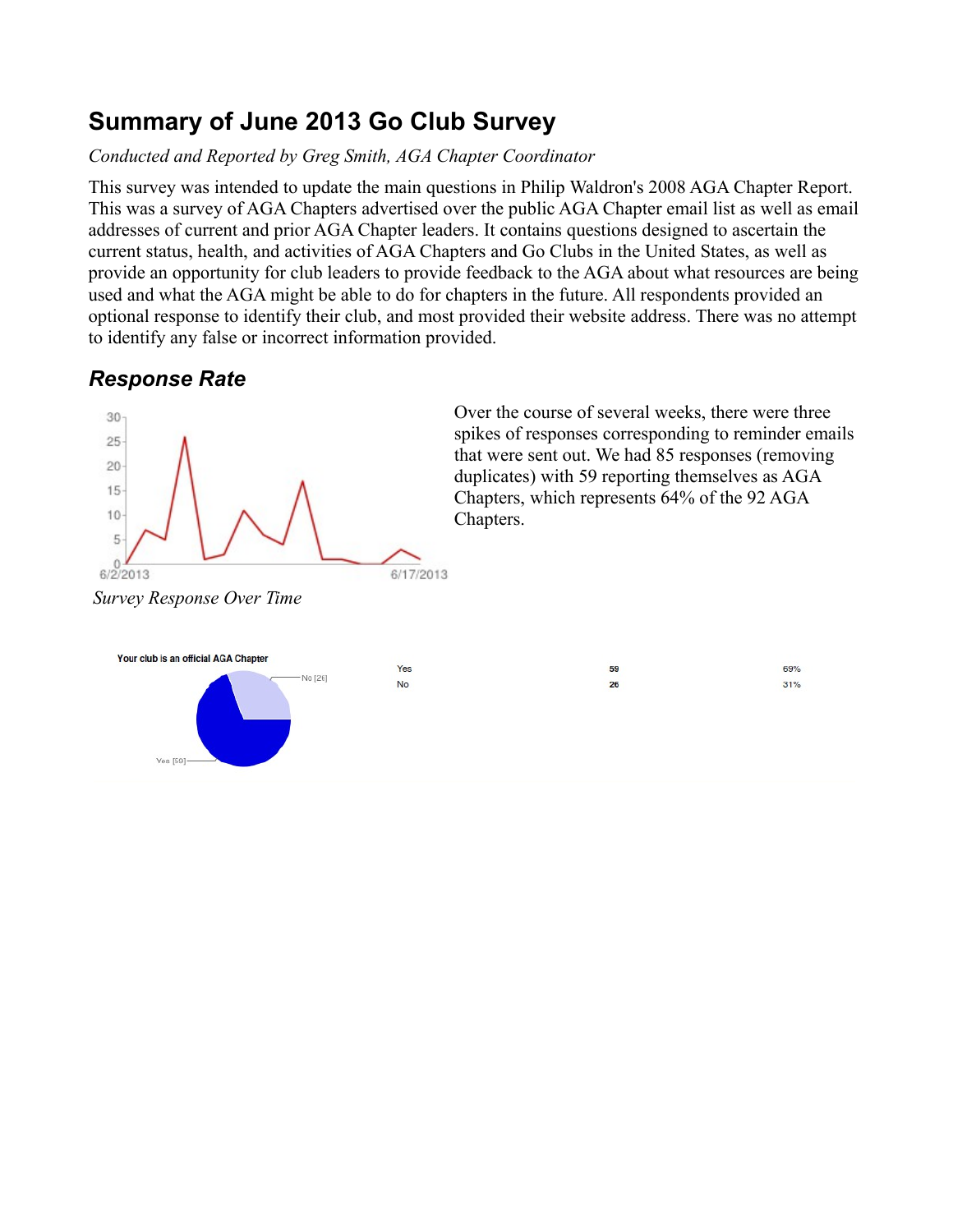## *Survey Results*

Many of the survey questions were designed to assemble basic information. Here are the answers to some of the basic questions, presented without commentary. Semicolons separate individual responses.



"Other" responses included answers that duplicated the answers above:

Funded by a single person?

- All Expenses Paid by Leader
- My Job -- our club is totally free for players
- I pay the annual AGA fee, YMI & S&S donate prizes for our Spring tournament, otherwise there is no use or need for revenue

#### Workshops?

• Workshop registration fees; Workshops with Mr. Yang; pro workshops

#### None?

• No revenue; (4) None; We don't deal with money, we just play; We use/need very little money

Truly "Other", perhaps some of these are "sponsors".

- Left-over US Go Congress funds; revenue from 2007 Go Congress; Excess funds from 2009 Go Congress
- grants from the city of Boulder
- Asian Culture Fest participation
- Rotary Club, Women's Club, County Rec Department
- Tee Shirt Sales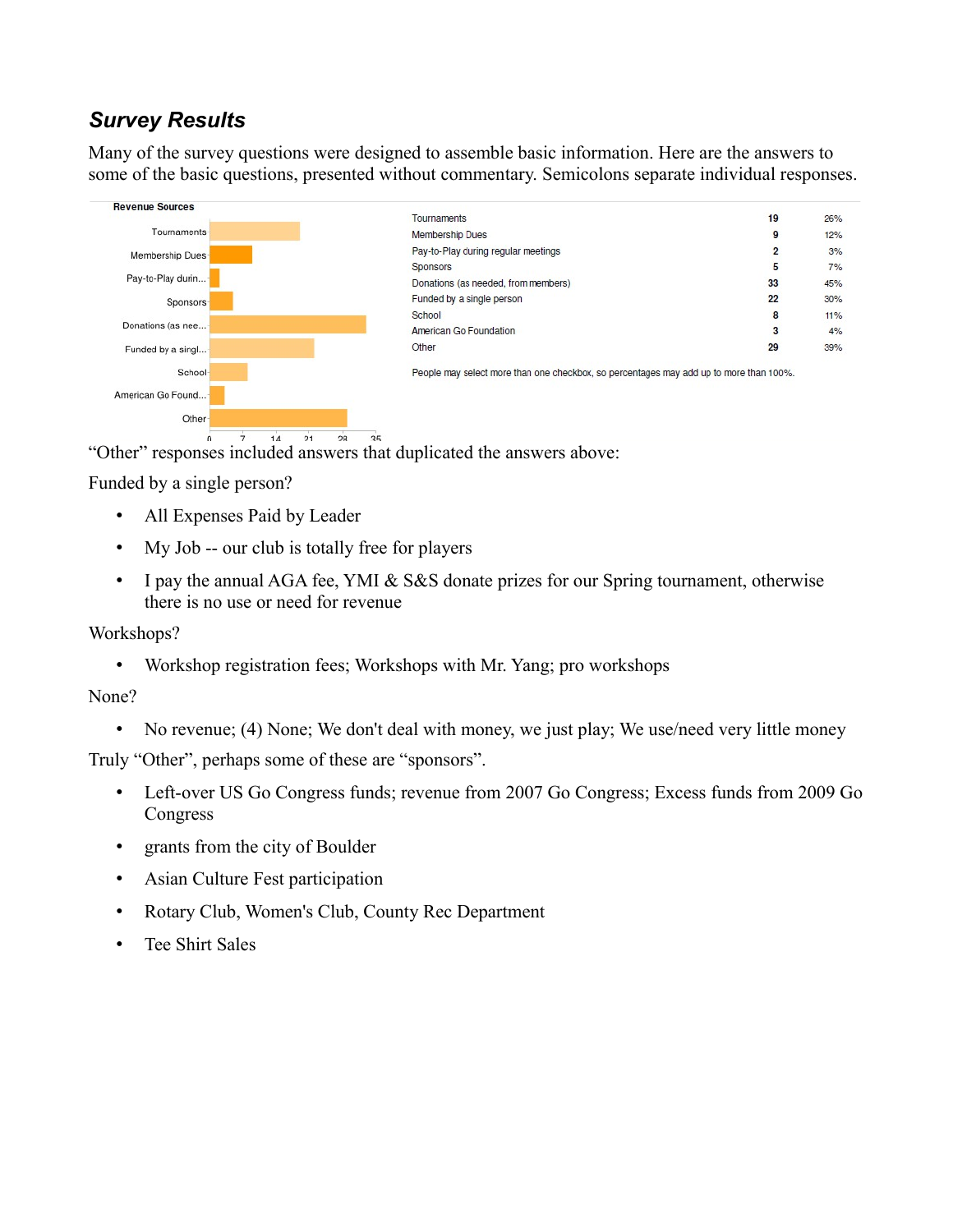

"Other" responses included one: 8 yr old, 14 yr old



"Other" responses included:

- no regular meeting; No routine meetings due to declining interest.; not meeting regularly; weekly meetings at each of several locations.
- $\bullet$  (6) 2x per week
- $(2)$  4 times/week
- 3 per week
- Mon, Wed, and sometimes Fri
- Multiple times per week (Tu/W/Th/Sa/Su)

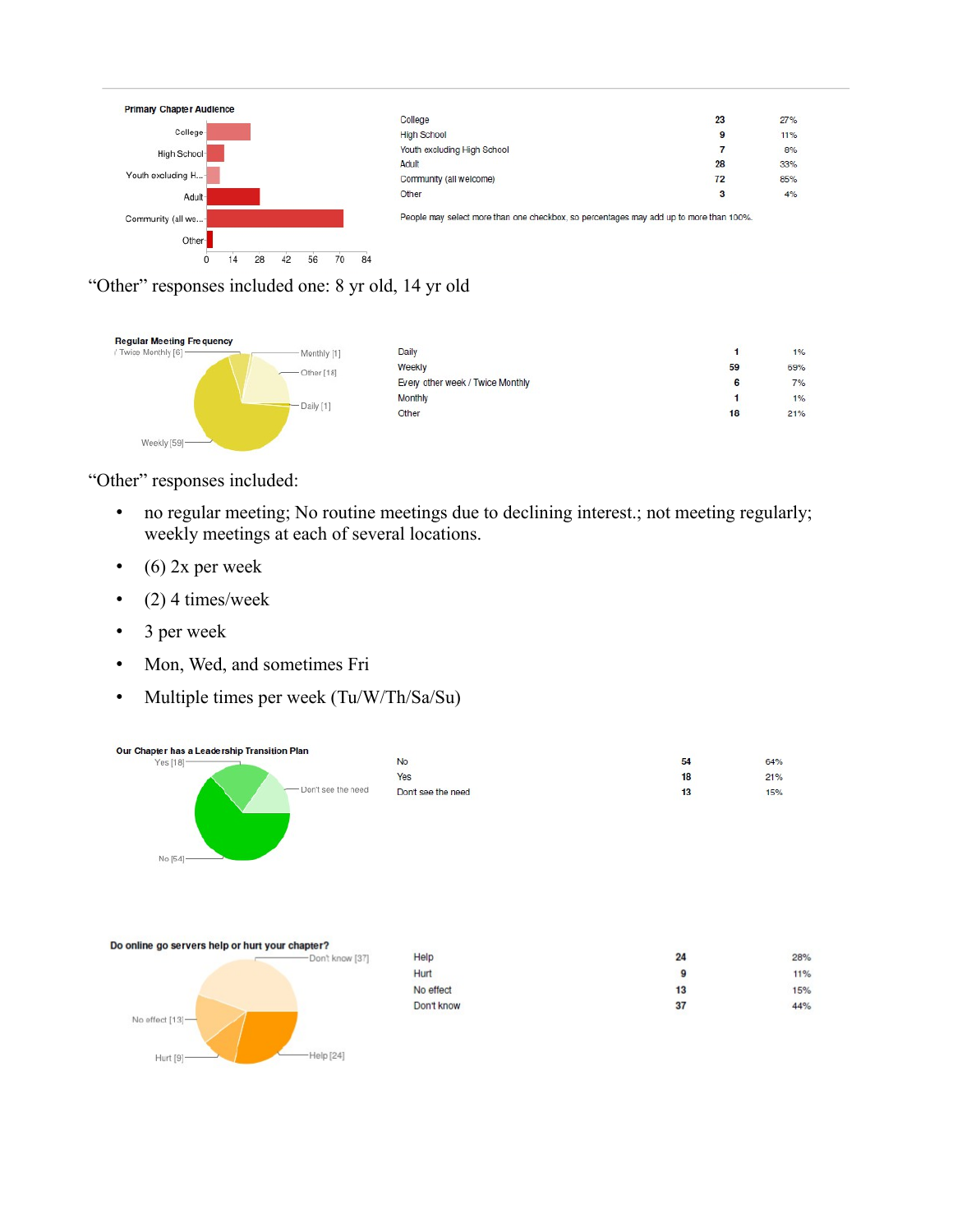

"Other" Advertising outlets include:

- Support from Game MeetUp Groups, Yahoo Group, Games Club of MD
- AGA Website
- E-mail, listserv
- (6) Facebook
- facebook, business cards, google ads and our own website
- Flyers haven't been put out in awhile, but I did make some
- in-school adverts
- Meet in public space (Barnes  $& \text{Noble Cafe}$ ) / Have a facebook page for the club
- (2) Meetup.com
- Meetup.com / Facebook
- None
- Public events
- Public Library promotes us online
- School posters and events
- sign in coffee shop where we met
- social media
- social media (University)
- (2) Word of mouth
- Yahoo group, Bay Area Go Listing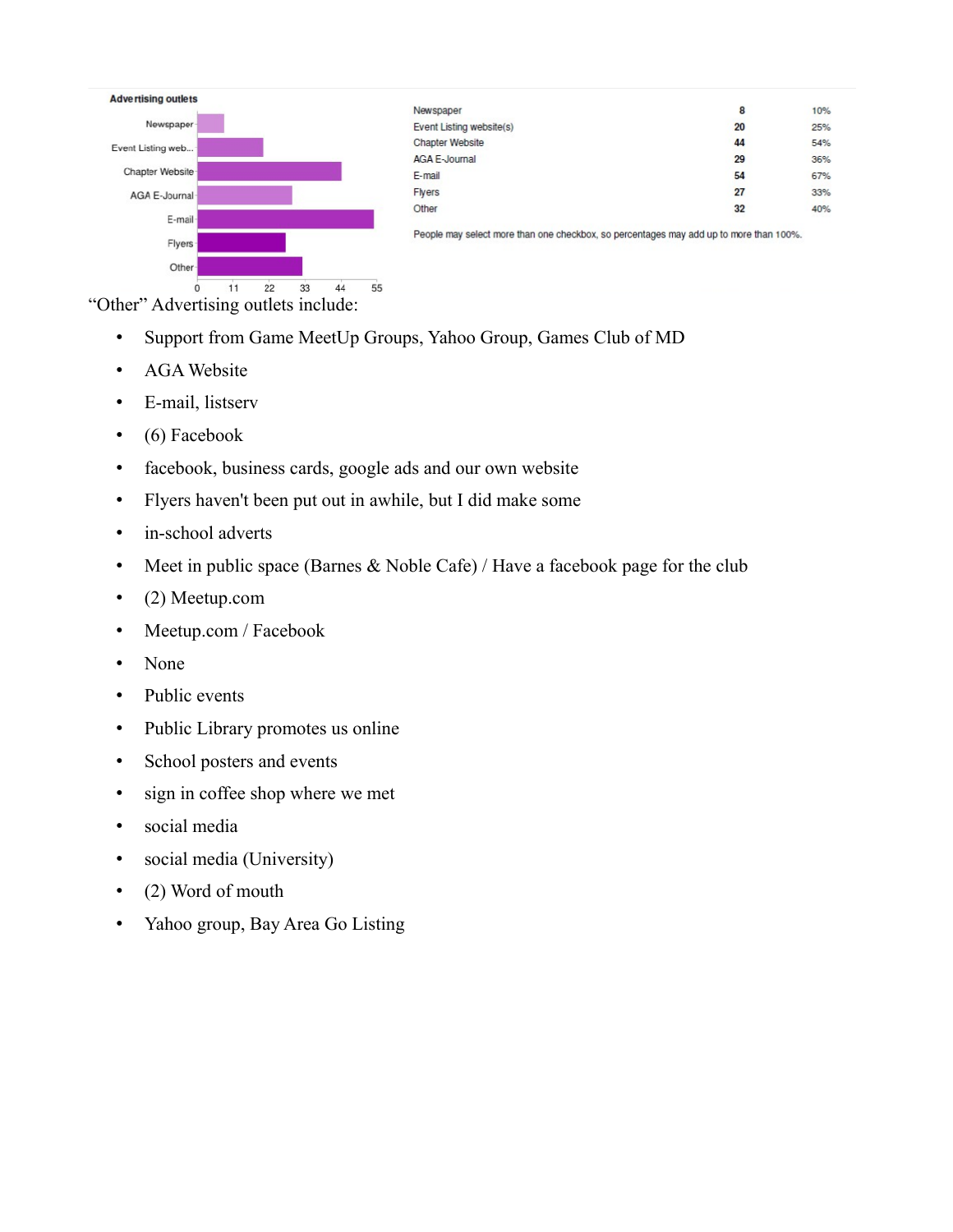

"Other" includes the following:

 $\alpha$ 

 $\frac{1}{7}$ 

 $14$ 

• (9) Google Group (including 1 "for business")

 $21$ 

 $28$ 

 $35$ 

- (2) Go Clubs Online
- (2) Yahoo Group Site
- yahoo, facebook
- Some facebook, some email but not used really, so facebook and text msg is most common method of communication
- Portland Go Club Listserv
- Facebook, Dreamhost hosted mailing list
- I maintain a list manually on my computer
- I've got an e-mail list in my Yahoo! e-mail account.
- ListLynx
- MajorDomo mail list & Facebook
- MIT mailing lists
- School-sponsored
- self-subscribed mailing list
- University of Michigan directory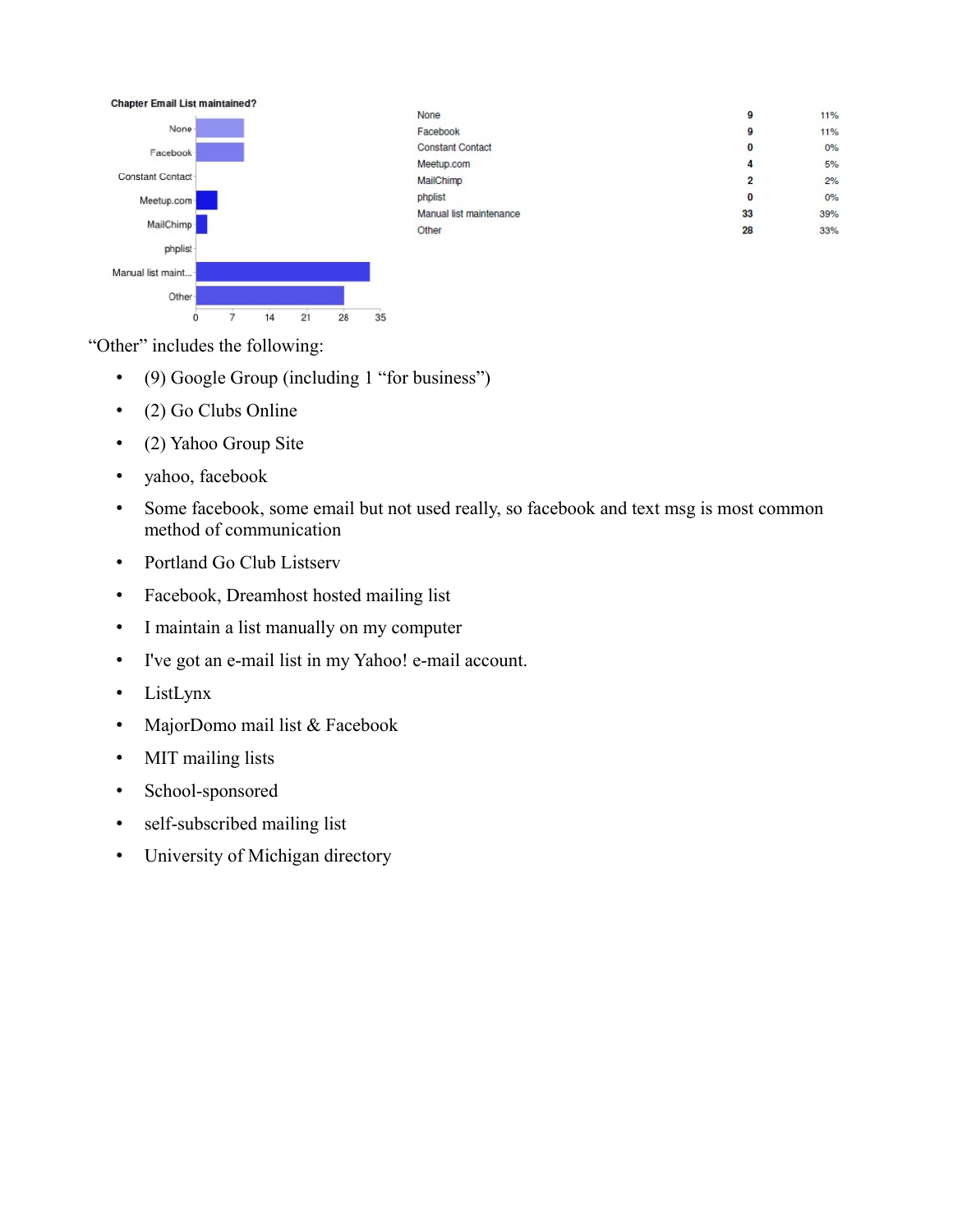### *Size and Reach*

Average Meeting Attendance.



#### **Average Meeting Attendance**

All survey respondents reported a total of between 581 and 646 people per meeting and an overall average meeting size of 7.2 and a median value of 6.

Estimated total individuals that have come to any of your meetings this year.



Estimated total individuals that have come to any of your meetings this year.

This question was intended to ascertain how many people are reached per year, including those individuals that are interested enough in go to come to a club once or twice. When a range or uncertainty was included in the answer, it was interpreted as the maximum number given, and when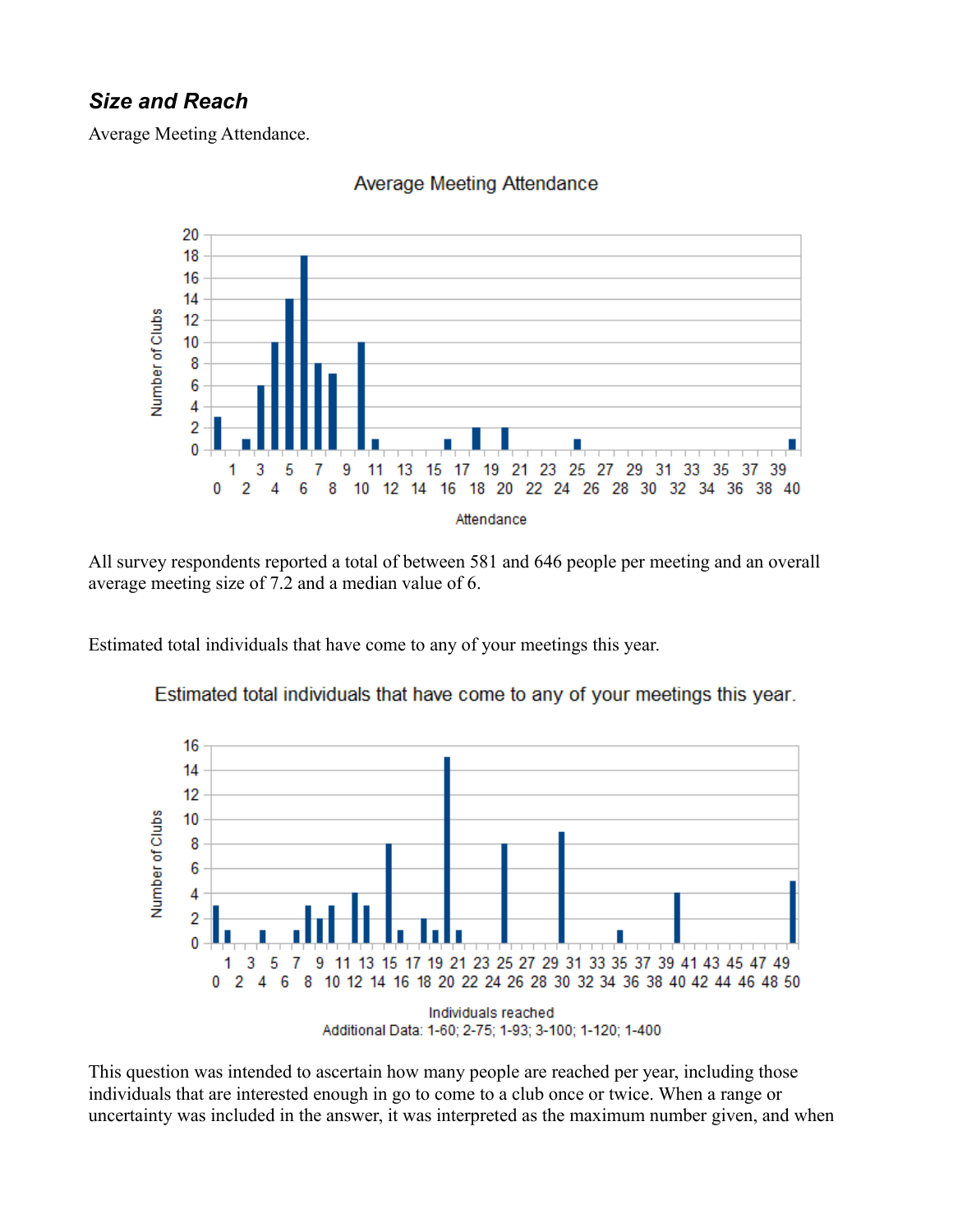"+" or "more than" was given, the actual number given was used.

About 2721 individuals are reached per year through responding go clubs and chapters.

Number of AGA Members in your chapter.



Number of AGA Members in your chapter.

The 75 interpretable responses represent a total membership of 800, and an average membership of 10.7 with median of 4.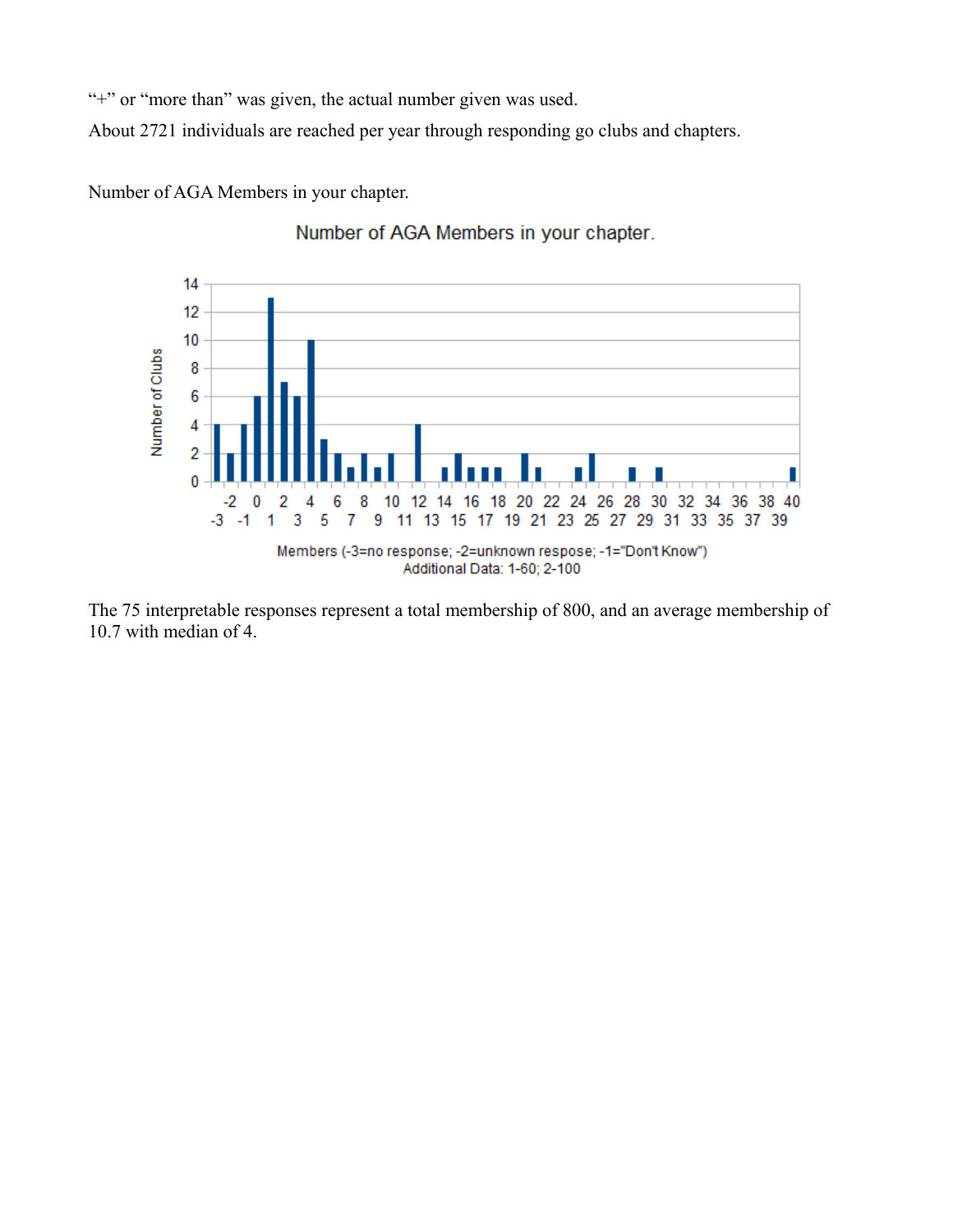### *Tournaments*

Number of yearly tournaments sponsored in whole by club Number of yearly tournaments sponsored partly by club (multi-club tournament)

For the tournament questions, a lack of response was interpreted as zero and ranges (given in six responses as 1-2, 2-3, and 3-4) were interpreted as the maximum given. The results include one respondent as "6 for children", which is interpreted as "6" as there was no distinction for the target audience of the tournaments.



## Sponsored in whole or in part by club

Number of yearly tournaments

We do know that this represents 96 tournaments per year that are sponsored by a single club. We don't know how many total tournaments are represented by the 25 that are reported as sponsored by multiple clubs because we don't know how many respondents are reporting each individual "multi-sponsor" tournament.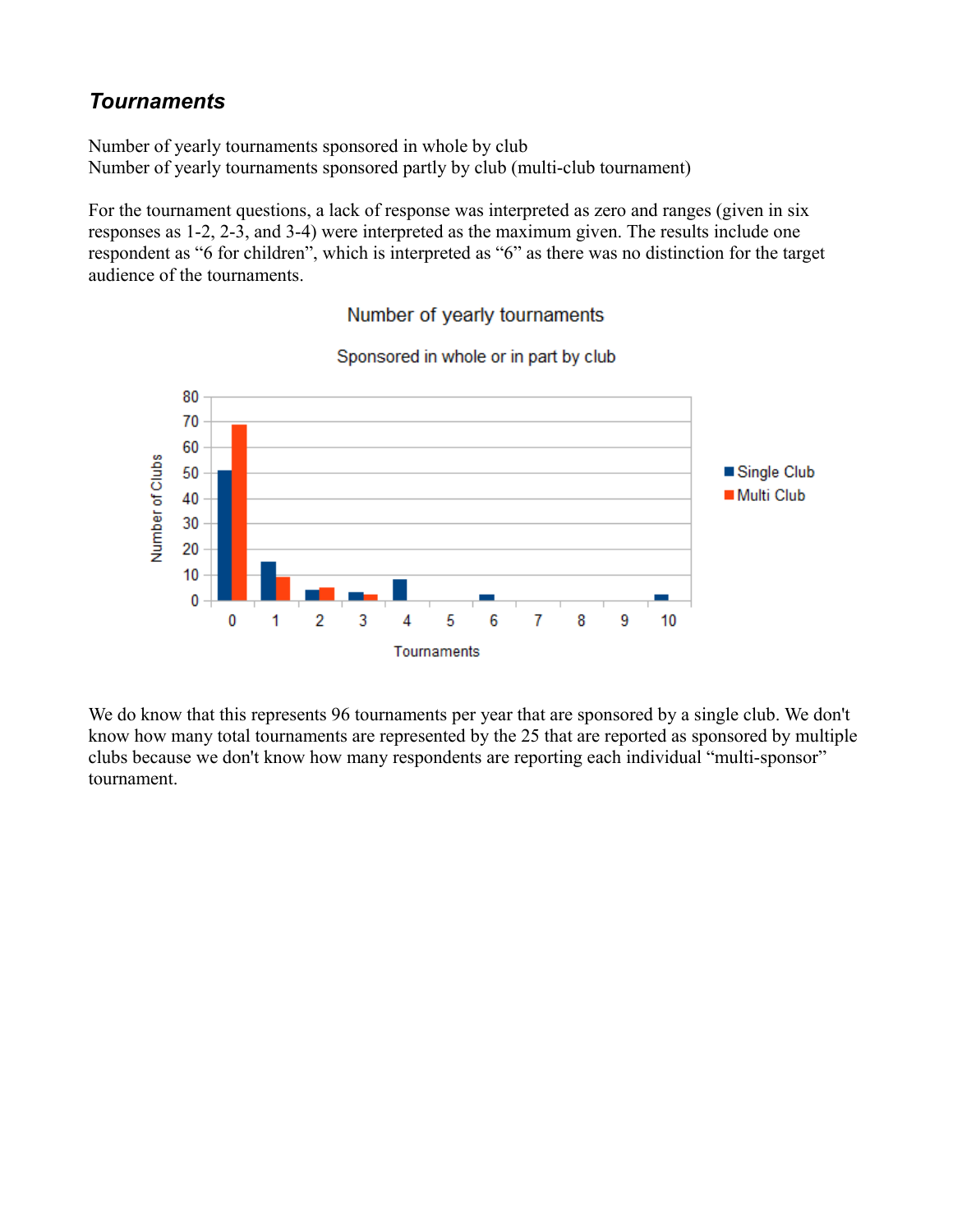### *AGA-specific and commentary questions*

Responses that include negative comments regarding individuals were removed as was individual signatures to the comments (indicated by [...]). Negative comments regarding the AGA were retained.

### *AGA resources used (67 responses)*

| AGA Resources Used - Summary Table |    |                                                                                                                                             |
|------------------------------------|----|---------------------------------------------------------------------------------------------------------------------------------------------|
| E-Journal                          | 22 | including: 4 "Advertising"; 2 "News"; 1 "emailed information"; 1 "Newsletters"                                                              |
| None                               | 15 |                                                                                                                                             |
| Ratings                            | 14 |                                                                                                                                             |
| Club finder / Chapter Listing      | 12 |                                                                                                                                             |
| Website                            | 10 | including: website has great links; I've read the written materials available on the<br>website regarding clubs, teaching, etc.             |
| Event Listing                      | 8  | including 3 "Calendar"                                                                                                                      |
| The Way to Go                      |    | including 1 indicated "PDF"                                                                                                                 |
| <b>Equipment Discount</b>          | 5  | including: cheap sets from the AGF school program; inexpensive go sets for<br>teaching at local schools and libraries; Some boards from AGF |
| Equipment Free                     |    | including: 18 plastic sets; AGA clocks for tournament; cardboard 9x9<br>boards/stones; Ing equipment; beginner boards                       |
| <b>Brochure/Flyer PDF</b>          |    |                                                                                                                                             |
| Facebook                           | 2  |                                                                                                                                             |
| Membership DB                      |    |                                                                                                                                             |
| Congress                           | 2  |                                                                                                                                             |
| Cash                               |    |                                                                                                                                             |
| <b>Rules PDF</b>                   |    |                                                                                                                                             |
| Past AGA Hosted Website            |    |                                                                                                                                             |

AGA TD very helpful in getting our tournament together AGF teachers' resources Cotsen tournament Our AGA congress fund; Larry Russ Still need to renew AGF application "We have used many in the past. From equipment to co-funding for professionals. In recent years, only AGF resources have been used. From tourney prizes to scholarships for kids to Go congress."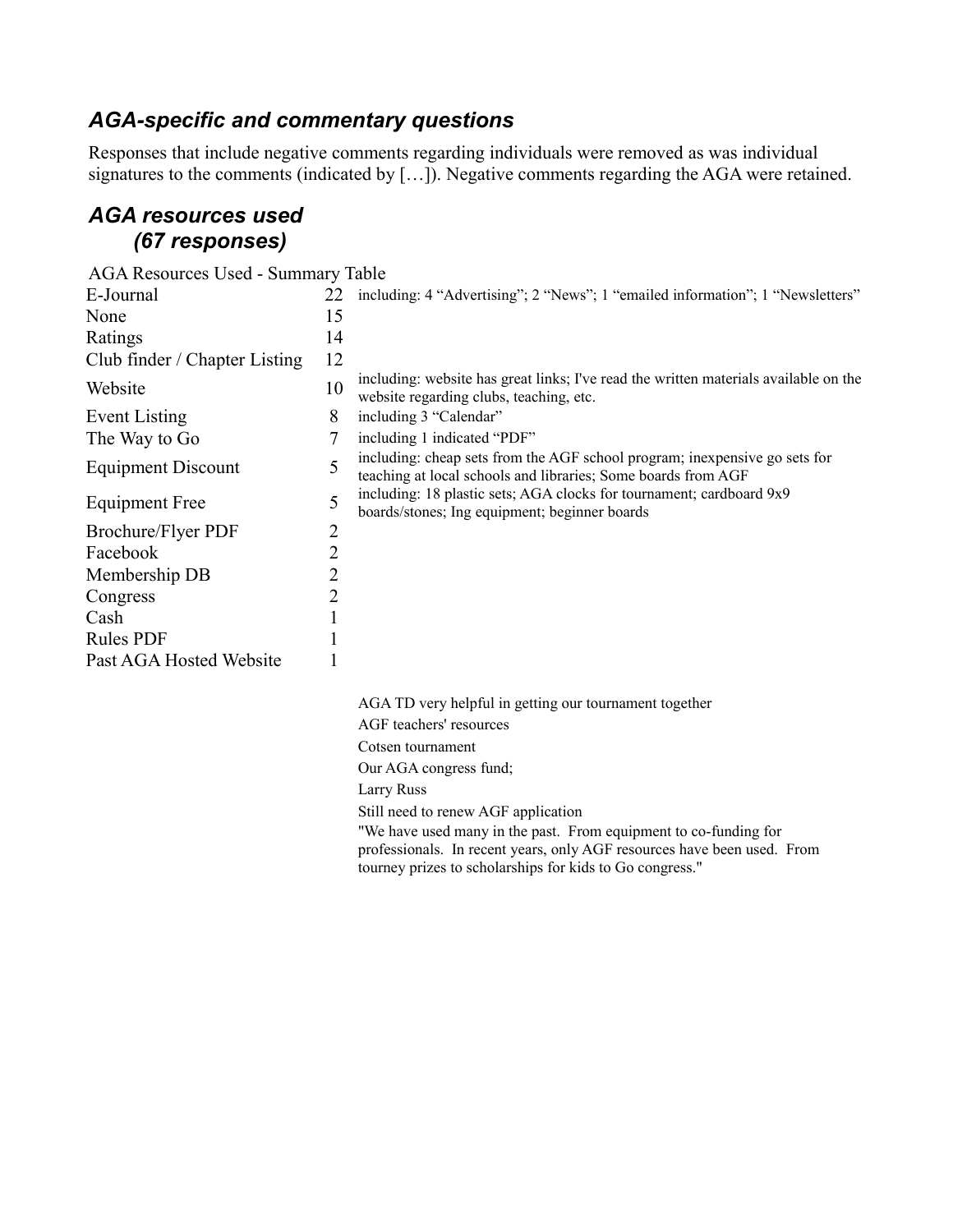AGA Resources Used - Complete Listing

- 1. "-The way to go pdf -Go brochure pdf -Chapter listing -aga chapter status for materials"
- 2. 18 plastic sets
- 3. "AGA clocks for tournament. Advertising tournaments in E-Journal"
- 4. AGA TD very helpful in getting our tournament together
- 5. AGF teachers' resources, E-Journal, AGA member lists, AGA website
- 6. Calendar
- 7. Chapter listing, e-journal
- 8. Club finder (for friends who live in different areas), ratings page, newsletters.
- 9. "Database, E-Journal"
- 10. (5): E Journal; E-Journal; E-journal; E-Journal; E-Journal;
- 11. "E-Journal Events calendar Ratings system"
- 12. EJ, calendar, website, facebook page, Congress, Cotsen tournament
- 13. ejournal is always a great source of go news. website has great links. rating system keeps the AGA members we have interested and wanting to improve
- 14. eJournal, events database, ratings database, club listing
- 15. I got some discounted equipment a number of years back that I payed for out of pocket due to the club not being an official college or school club. It was still a fair price and appreciated.
- 16. I personally use the AGA website per my additional comments below. Other members have used AGA to get inexpensive go sets for teaching at local schools and libraries.
- 17. I've listed our club on your web site and am very thankful for that service. It's brought severl players to our club that I know of.
- 18. Individual ratings fixed by tournaments, several members attend Congresses, listing of meetings on website.
- 19. (15): n/a. Not aware of materials used.; No; None; none; None; None; none; none that I know of; None, I am not aware of there being any.; "none?"; None.; None. We own our own boards and stones, etc.; Not enough, frankly.; Not many; None so far. I would like to get the Hikaru Anime series for our local library. I will also get some of the Way to GO books to hand out.
- 20. Our AGA congress fund; EJournal, for PR and to announce events;
- 21. Our Spring tournament is rated, so we use the AGA's official ratings service. Several of us read the AGA E-Journal. I've read the written materials available on the website regarding clubs, teaching, etc.
- 22. Pfft. Ratings and the chapter listing. Are there other resources?
- 23. "Rating System e-Journal Chapter listing on main AGA website"
- 24. "Ratings Advertise Tournaments"
- 25. Ratings System
- 26. "Ratings system. Club listing on AGA directory. Event listing on AGA site."
- 27. Ratings, e-journal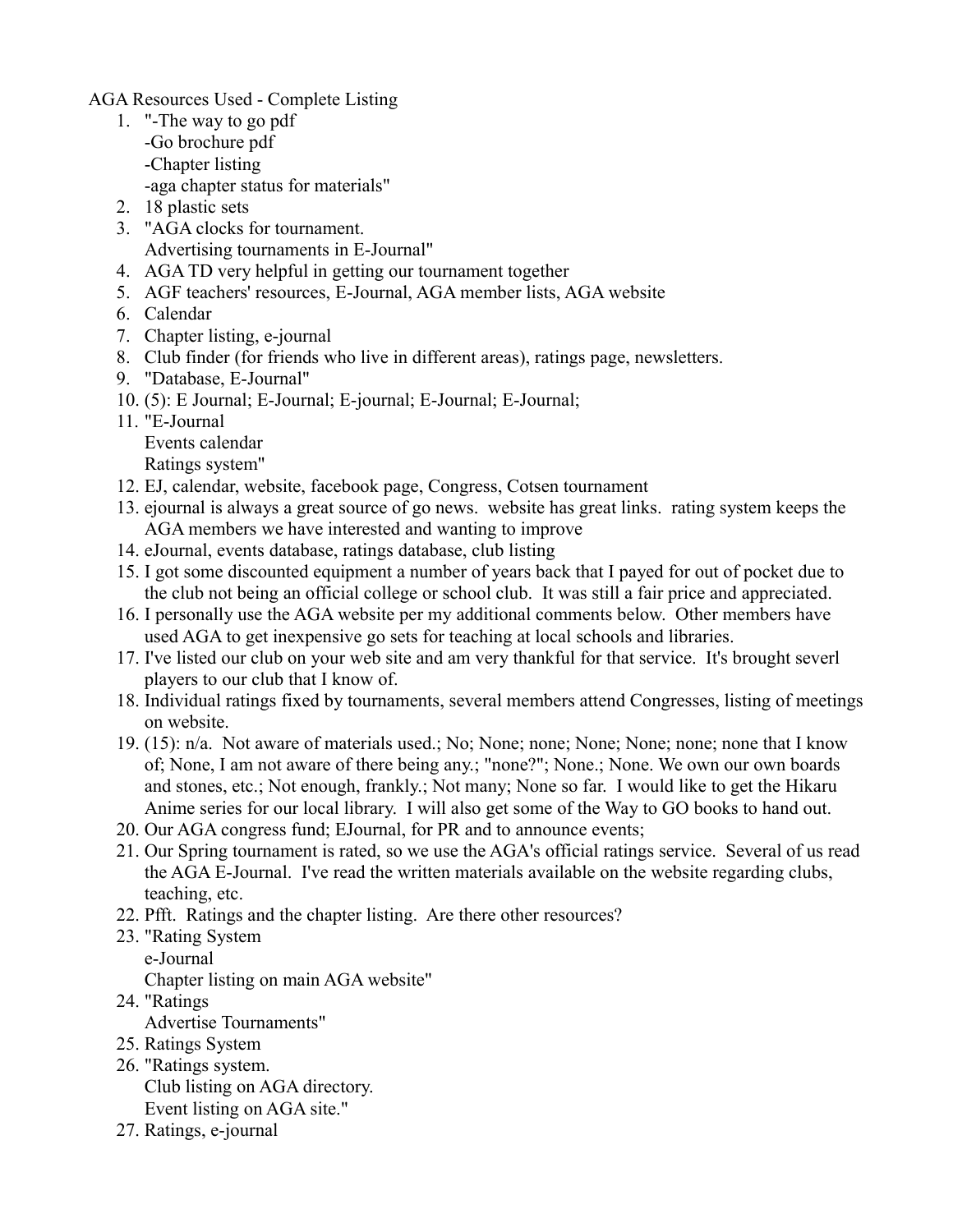- 28. Some boards from AGF and Larry Russ
- 29. Some Way to Go booklets are in stock and provided as handouts. These are requested from the regional reserve cache as necessary.
- 30. Stil need to renew AGF application
- 31. The Rockville Go & Chess Group receives an annual stipend of 100 Way to Go booklets. This is merged with the stipends of three other local clubs to serve as a regional outreach cache. The cache supports the annual Sakura Matsuri celebration near the National Mall, various local lunar new year celebrations, several anime conventions, and a number of weekend Chinese Language and Cultural Schools in the area. The larger cache allows resources to be applied more effectively, efficiently, and rapidly.
- 32. The Way to Go pamphlet
- 33. Tournament advertising, Ing equipment
- 34. Tournament listings & ratings
- 35. Tournament listings.
- 36. Way to Go booklets form the DC regional cache.
- 37. Way to Go booklets, cardboard 9x9 boards and stones
- 38. We bought some cheap sets from the AGF school program, very helpful, especially the 13x13 vinyl sets.
- 39. We got some beginner boards from AGA once, and we'd like to get some more. Also we got some cash at one point, which we used to make club t-shirts. These were fun to have and wear to tournaments. We'd like to do that again for newer members, and to replace worn out ones.
- 40. We had an AGA hosted website but it no longer works due to lack of web master in the club. Some minimal support or a simple do it yourself program from the AGA would help here.
- 41. "We have used many in the past. From equipment to co-funding for professionals.

In recent years, only AGF resources have been used. From tourney prizes to scholarships for kids to Go congress."

- 42. We have used the tournament listings page to advertise our tournaments.
- 43. we're listed in the club section
- 44. website
- 45. "Website
- E-journal"
- 46. "website and emailed information Facebook"
- 47. Website, flyer PDF, rules PDF. Way to go books (from the AGF)
- 48. Website.
- 49. When we do hold tournaments the web site and other infrastructure related to memberships and ratings is obviously useful. Also, a large number of people come to us because we are listed on the AGA web site.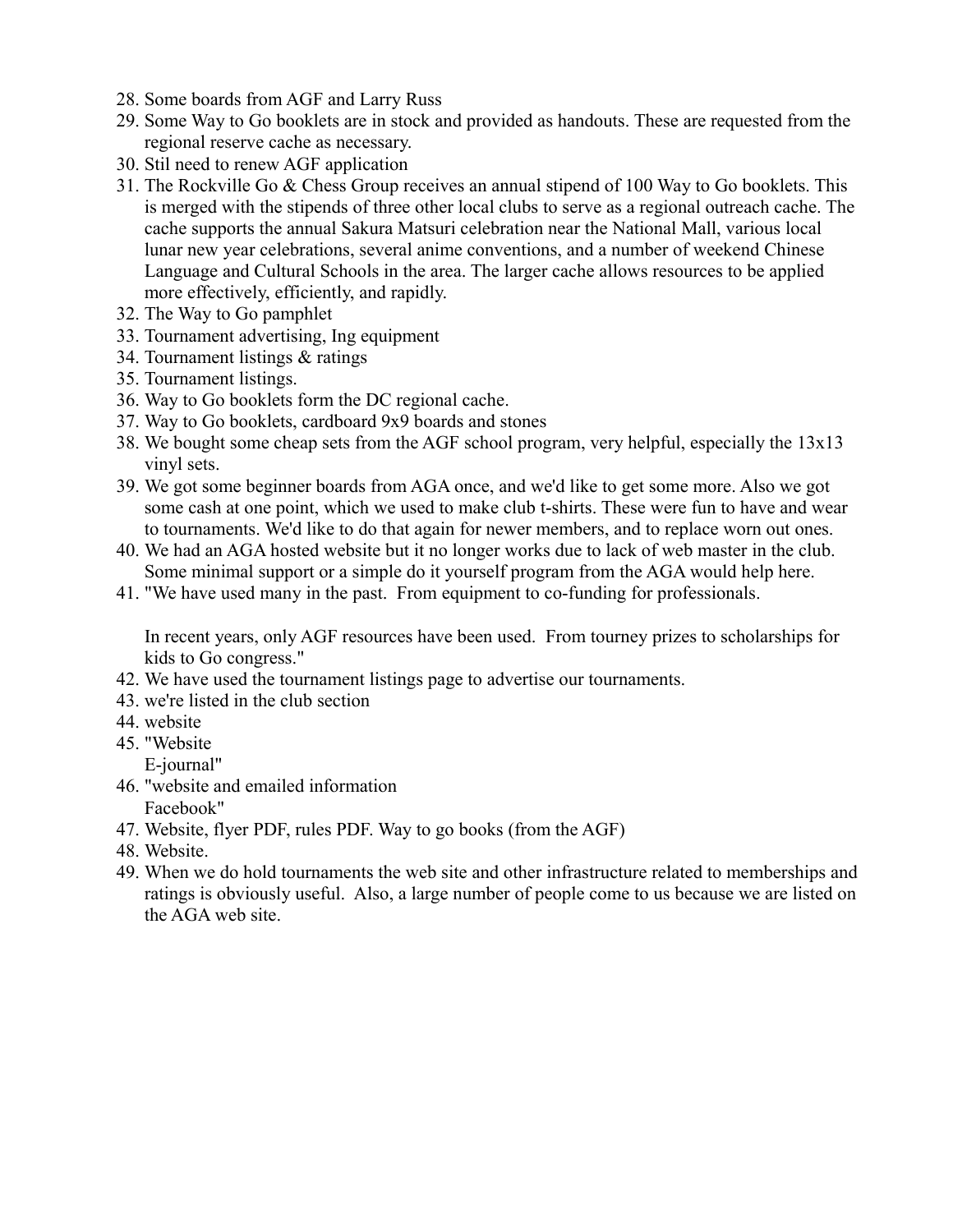## *What in particular could the AGA be doing to support \*your\* chapter? (64 responses)*

- 1. "-better chapter listing site/profile -regional contact/mentor -a package/program to get new clubs going. Reduce it to a science"
- 2. "-sponsor/promote local tournaments -develop/train youth players"
- 3. […] The NJO is a major source of memberships. […]
- 4. Advertise non-AGA Game Group that have Go equipment and players who can teach. The Beltsville Strategy Games Club offers an eclectic assortment for the community to choose from. It's longevity (since 2002) and annual sponsorship support is due to its broad appeal to the general population. We have plenty of 9x9/13x13 starter sets to teach new beginners, if that's what they are interested in. They only need to hear about us.
- 5. Advertising support, mailing list management, running tournaments
- 6. "AGA should compile a list of ideas from all chapters on how each club has promoted Go and share this information. There may be unique ideas out there. Information should be specific and not general ideas.

AGA should compile a list of ways from all chapters on how to teach beginners. Information must be detailed. and share info.

AGA should compile a list of ways from all chapters on how each keeps beginners/new members to keep coming back. Info should be detailed. and share info.

AGA should teach chapters how to issue media releases for events/stories. Info should be detailed. examples please."

- 7. Already doing fine.
- 8. "Any thing!

More seriously, how about encouraging regional players/members to participate in their local club and their events. There's a chicken and egg problem, if go players show up more will.

Promote an active Chapter community, offering fund raising, marketing, leadership and organization hints, tips and training."

- 9. "Approach Georgia Tech and get a college chapter in the school. More work needs to be done at America's education facilities."
- 10. Awareness of Go is big. We meet at a coffee shop and a lot of people ask what the game is and most have never heard of it.
- 11. bring back searchable ratings page so I can pull all members by club id.
- 12. Business Cards, Websites, scholarships/exchange programs for overseas programs, e.g. Osaka Go Camp.
- 13. clocks?
- 14. club ratings and tournament pairing
- 15. "Could use some modifiable boilerplate brochures to pass out at events.

Lisa Scott was great when she came to town.

I forgot to mention this when I filled this before (last week?), but it would be really helpful to get support running tournaments, in the form of someone coming up to Milwaukee and actually running it in person. "

16. don't know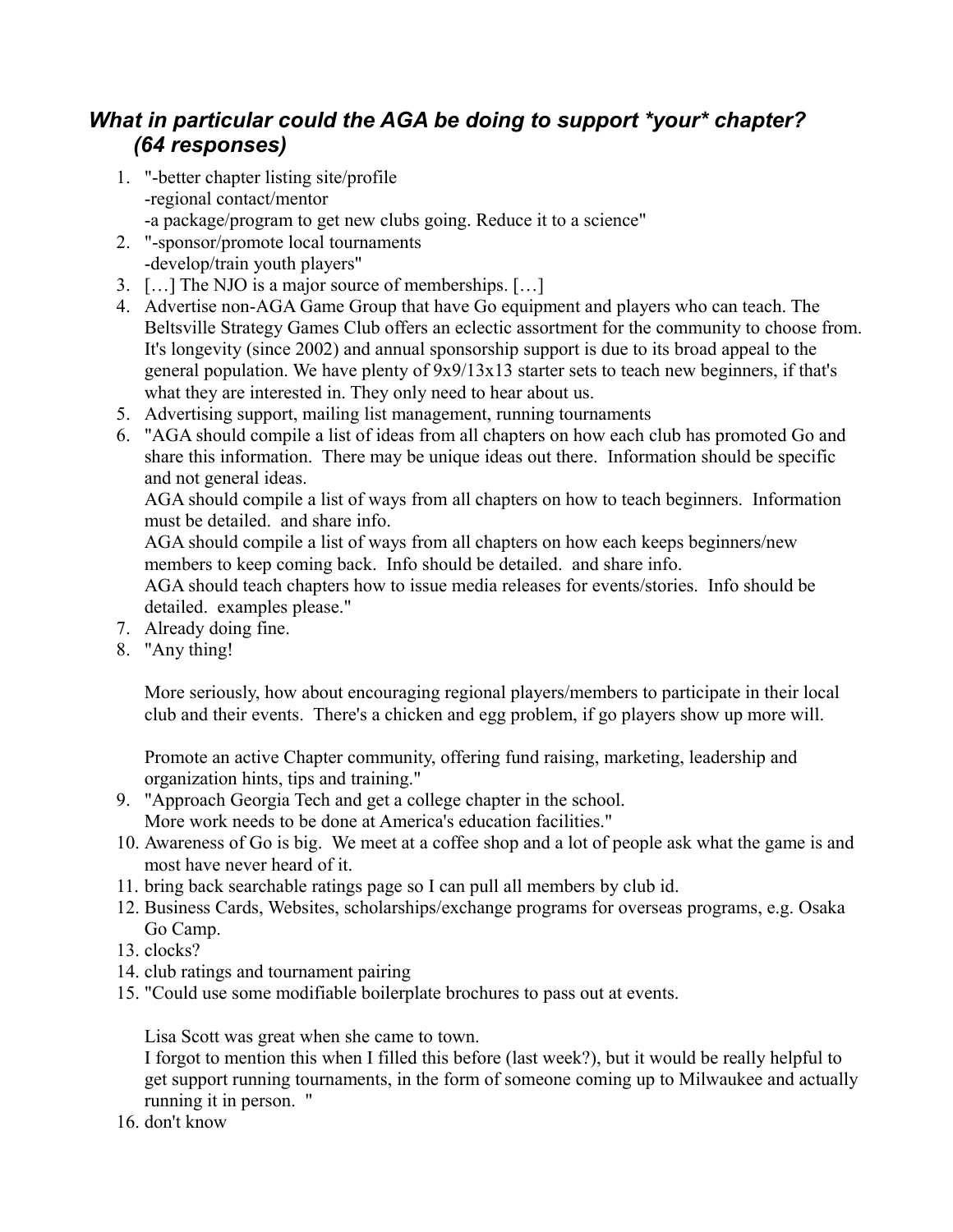- 17. Earlier coverage of upcoming events in the AGA journal with listings in multiple issues if possible. Help with funding for local workshops would be useful, though I know that funds are very limited.
- 18. Every yr we sponsor a major event at Sakura Matsuri in th BBG, Thousands of people are introduced to the game. We could use more starter sets, including some sort of beginner instructions/manual, like the classic "The Game of Go", which we used for yrs, but is now depleted.
- 19. Extend the event calendar out to a month or two in the E-Journal; this would improve attendance at our annual tournament.
- 20. "General promo work on top of listing in club sites on AGA page. Provide additional printed copies of ""Way to Go"" or similar intro material."
- 21. Go and Chess are no longer center stage activities. Membership interest has evolved towards the new generation of designer board games (Settlers of Catan, Ticket to Ride, Race for the Galaxy) and to traditional standbys (Bridge, Acquire, etc.). Go and Chess are occasionally played and taught, but our primary aim now is to raise general public awareness. We do this through a series of regular annual outreach programs. From this, we develop the brand new students for eventual enrollment and participation in the established pure Go Clubs. The AGA could provide a valuable assist by letting new people know about us.
- 22. Good question, but very uncertain. Even when we were at our peek for membership and weekly turnout, we were pretty self sustaining. Short of providing new players or hosting weekly meetings, the AGA's presence wouldn't have made a ton of difference as I and fellow members had sufficient funds for boards and other equipment. If we wouldn't have had gainfully employed members, it would have been more difficult.
- 23. Help start an annual tournamnet
- 24. I can't think of anything.
- 25. I don't have a good idea of that at the moment. I will think about it in months to come.
- 26. I have no idea.
- 27. "I want to buy more plastic Go sets from AGF, even with the non-discounted price, in order to better support our tournaments.

My club is the largest go club in the bay area, and the tournaments I organized and co-organized are also the largest one in the bay area, which now attracts 70 kids. And this number may continue to grow in the coming years.

If I have enough go sets of the same kind, it would really make our organization of the tournaments easier. I hope we are allowed to buy enough plastic go sets (50 sets) offered in the AGF store."

- 28. "In response to the previous question -- it always helps to have more people playing, but since there are online servers, they don't need to come to the club to play."
- 29. It would actually be easier if memberships, including club affiliations, were all handled online, through the AGA web site.
- 30. "It would be great to find out about college club participants relocating into our area.

Assistance with the purchase of easy-to-carry equipment (boards, stones, clocks) to support our activities. (discounted prices?, bulk purchase arrangement?)"

- 31. It would be nice to have an annual regional Go Congress.
- 32. Keep up the directory of regional clubs. That was instrumental in my finding the QC Go Club when I moved to the area two years ago.
- 33. Let people know that this club exists, that it has Go sets that are available for anyone to use for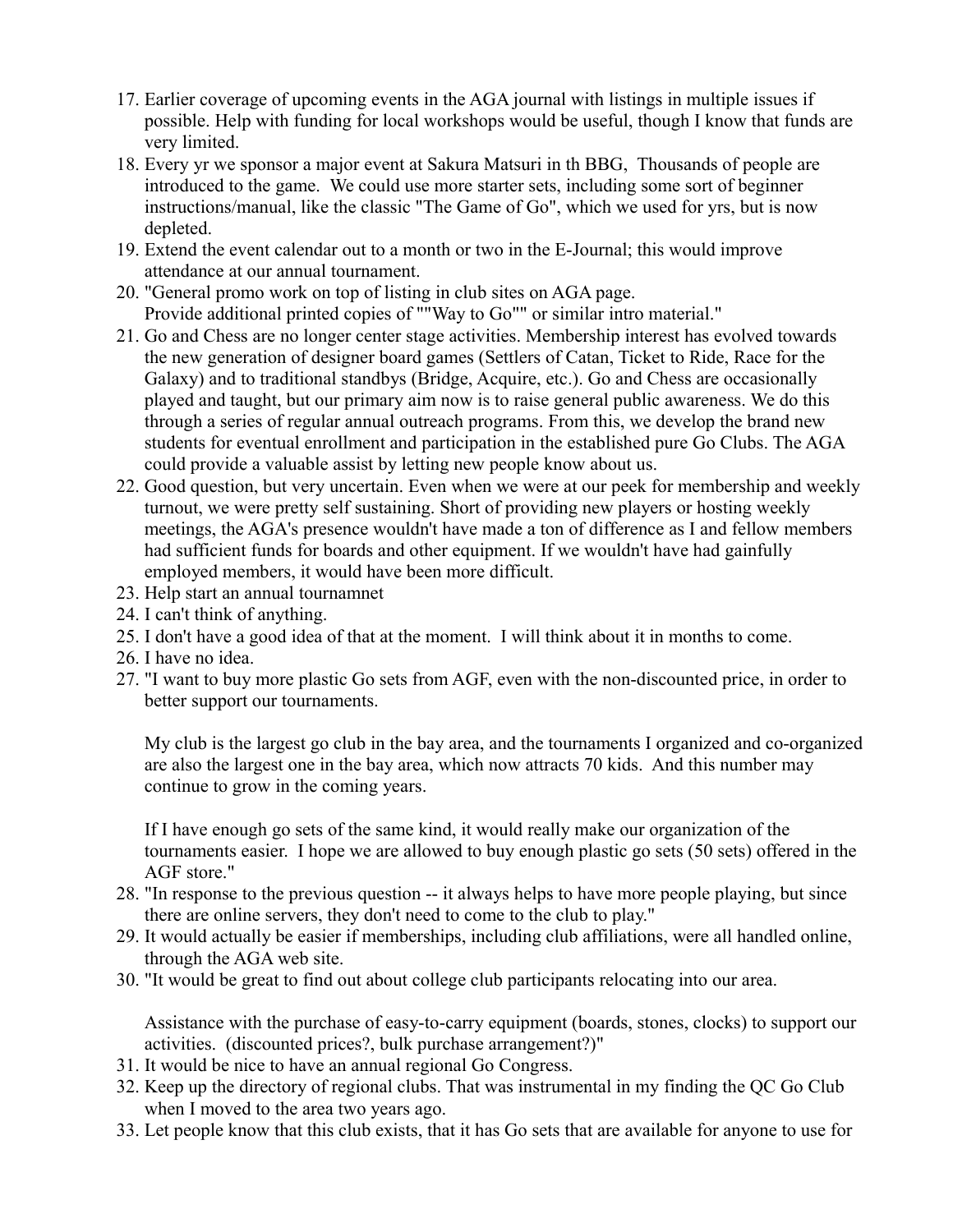free, and that we have instructors to teach beginners.

- 34. More development -- raise awareness of AGA and its chapters. Too few people even know the AGA exists.
- 35. More prominent reminders in the E-Journal for players to try the Find A Club tool on the AGA website.
- 36. My chapter doesn't need anything. We did get most of our sets from the AGA 8 years ago, under the free equipment for the price of shipping deal. The AGA should activate this again. I know we have 400 sets of World of Weiqi stones (Chinese style, in wicker baskets) around the country. These should be free to chapters who pay the costs of having them mailed to them.
- 37. Need all AGA members information in NJ, NY, PA and ML.
- 38. No idea.
- 39. No recommendations at the moment
- 40. Not sure
- 41. "Not sure maybe put more task-oriented info on growing a Go community and club on the website? With generally less text and more graphics and whitespace? Solicit info/opinions from members through Facebook? Something like a question of the week? Then we could see and ""like"" the answers, and the best ideas could go on the site."
- 42. Not sure. Further advertising help would probably help get some people in the door for their first time at least...
- 43. Offer tips/advice/guidelines on running a club to first-time club organizers
- 44. "Online tutorials on focused Go topics for 20 kyu to 3 Dan. Provide easy to use Go tournament software augmented by AGA rating list. Sponsor mini-workshops of visiting Strong Go Teachers to lecture and review club members games."
- 45. "Our chapter is fine, more or less. I'm not sure what the AGA can do other than what its been doing - supporting the congress, maintaining ratings, the e-Journal. Obviously the best thing is more players, and the AGA should work on simply spreading knowledge about Go in general, which it does."
- 46. Our website, http://chapters.usgo.org/wmgc/ has been down for a couple of months, due to the AGA's failure to migrate our site to the new server. The webmaster has been barely responsive. We are still waiting to hear back from him on how to effect the migration.
- 47. Perhaps organizing more tournaments in the Midwest for which we could more easily attend.
- 48. probably not much
- 49. Publicize Go to the general public particularly through on-line major media. Support the funding of Go education. Have a national presence with the public school system. Provide an evaluation of all the Go apps out there: Cost, what they do, user-friendly/bugs, etc.
- 50. send us more players
- 51. SharePoint style Public Chapter Event listings that Chapters can post to.
- 52. Somehow promoting Go at schools and colleges.
- 53. Sponsoring tournaments
- 54. "Subsidizing tournament organization through websites like goclubs.org which provide several services to tournament directors, e.g. pairings and automatic results postings to AGA."
- 55. support with Hikaru no GO series, GO primers (small sets, booklets), GO WOrld issues. GO T-**Shirts**
- 56. The AGA does not seem interested in clubs/chapters unless they have a high number of dans or host a lot of tournaments. We don't qualify for either of those, so nothing.
- 57. "The AGA's promotion of online events like the city leagues and national online tournaments has drastically reduced the number of people participating in our tournaments. For five years we hosted 11 tournaments per year. This year we have cut back to four due to lack of attendance.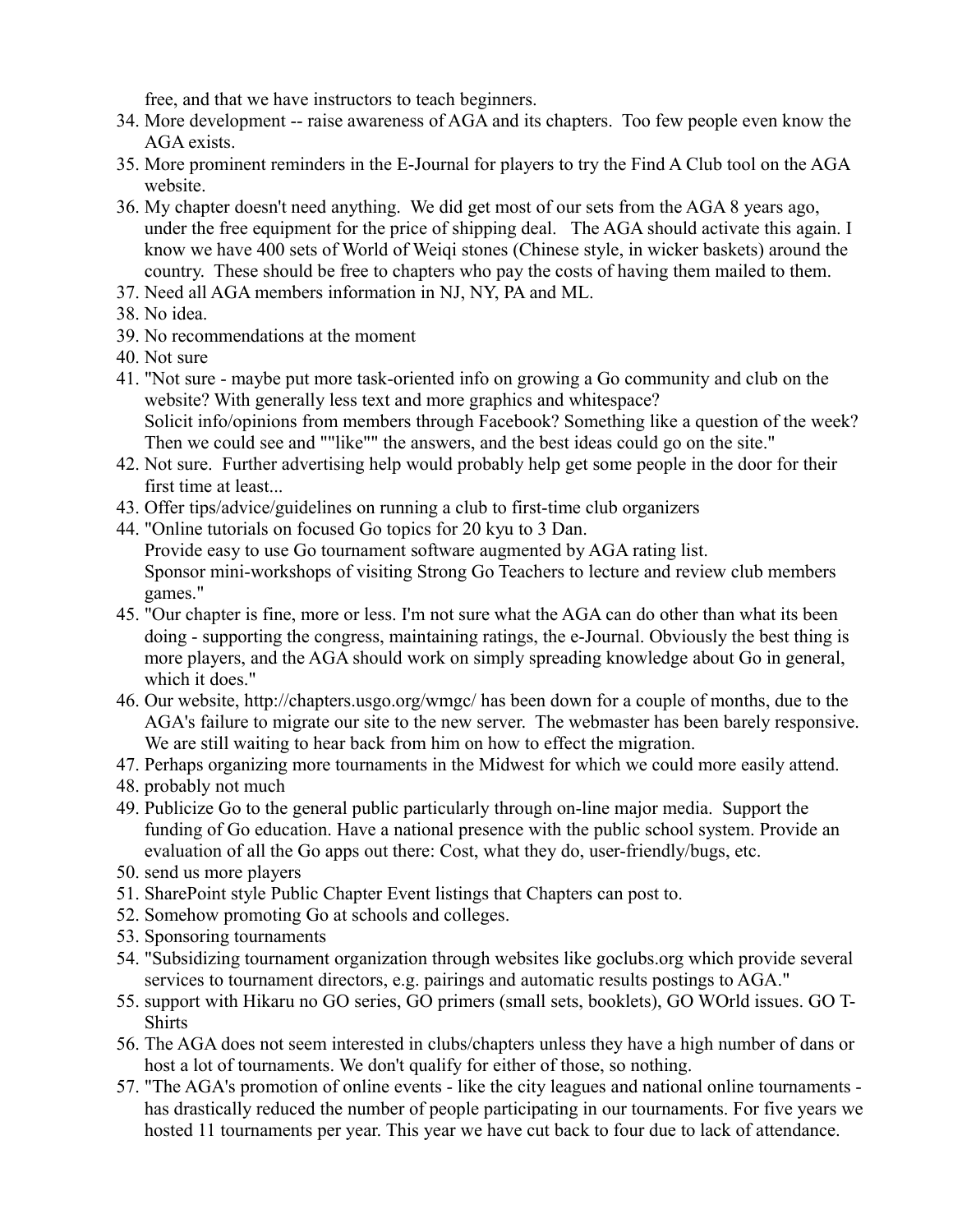The AGA could support chapters such as ours by developing a strategic plan that promotes both face to face go play and online play."

- 58. The full AGA \$ 30 membership is too high some players will not join to play for ratings. Several levels of membership would help sell the membership value.
- 59. We appreciate the AGA as it is. It is at the local level that I as the club sponsor need to work on organizing and promoting more. I am a deeply committed go player who works to teach the students go every day, but I am poor at other organizational type skills.
- 60. "We are a new club. We started in 2011. We had about 6 regular players with 2-3 more showing up. This year some of our key members had changes in their employment, and we have had only 2 of us as regulars. We have taught several new GO players. I paid for our membership this year in the AGA. I am not sure what the AGA should offer new Clubs. Perhaps some well photographed, professionally done posters and fliers that a club could easily paste or write in their info on a section would be helpful. I have meant to advertise at the local Universities, but just have not got around to it. I think the new GO movie coming out should be a real help.

Club Business Cards may be useful. Several Preprinted designs that a club could order, and have their info easily added. These should be well eyecatching."

- 61. We are happy to be members just in support of Go in general; we don't really have the "what have you done for us lately?" mentality. But having said that, I have not thought of any particular additional service that the AGA could provide that would be especially useful. No 'killer app' that I can think of.
- 62. "We operate pretty much on our own without much help from the AGA other than listing our tournaments on the AGA web page.."
- 63. Website availability for chapters as sub-domain of the AGA. Just a simple page to post relevant materials which also would encourage and increase traffic to the AGA site.
- 64. "Website support. Email list serve. Tournament seed money. "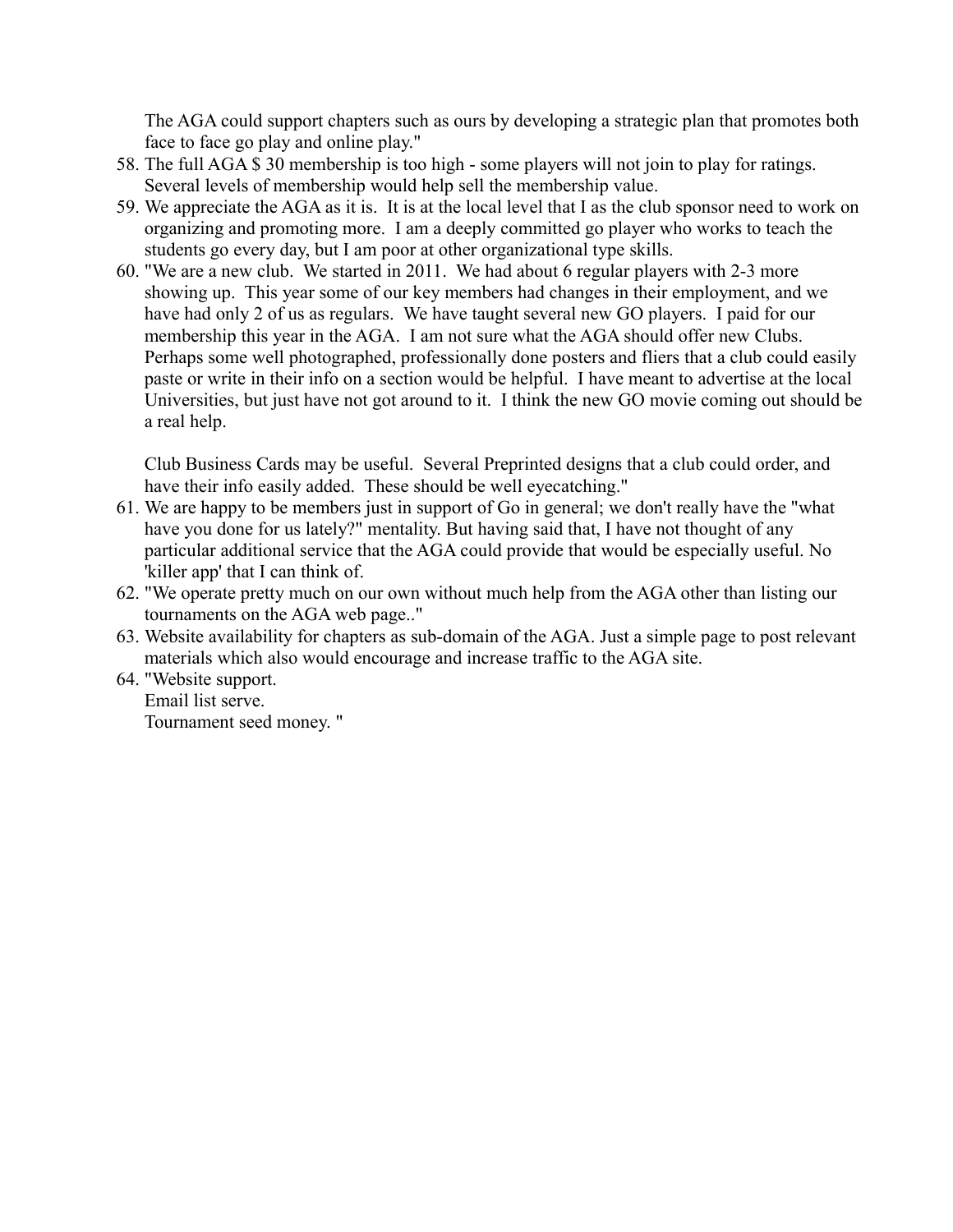## *Additional Comments/Suggestions (36 responses)*

1. "AGA should develop a long term starategy and marketing plan which includes measurable goals and objectives. I am available for a more thourough discussion on such topics.

One issue AGA should have is have a new coordinated (harmonized) balance between central activity and chapter activity."

- 2. "As some of you know, we've been around about 30 yrs. Altho' we've introduced many younger people to the game, they rarely come. This is understandable, what w the Internet, and some of the newer clubs that have sprung up around NYC (which is certainly a good thing). It's hard for me and the few other remaining stalwarts to persist in the promotion end (altho' we continue to do various activities, including Sakura, workshops, and our very popular Woodlands Go July Fourth long weekend). I'm glad others are continuing in the tradition, as I don't xpect the BGC to last forever.
	- […]"
- 3. Club basically just exists right now. We have a nice spot in a community center and the regulars just show up to play each week. We have no expenses, thus, no regular income is looked for.
- 4. "Comment 1: I have been lucky to be invited into the Chinese & Korean communities. They have a strong GO presence, even small salons for playing. They will NOT join the AGA. They stick to their small communities and play each other all the time. Sometimes they participate in one of my tournaments, but they will not become members. Comment 2: Members of my club are actively trying to get a GO Club recognized on the GA Tech campus. This is a suprisingly difficult task. Although we meet on campus every week, we are not affiliated with the school. We may be successful by year end."
- 5. Dues to the AGA recently went up to \$60 for an individual, and this is too much. The average club goer won't get \$60 worth of support from the AGA during the year. There's a lot to be said for supporting the go community, but that's a lot.
- 6. Explore and develop connections with civic service groups like the Rotary, Lions, and Kiwanis. The Rotary Club has been very generous with its annual program support. Their 2013-14 stipend to the Beltsville Club was \$500, the same as last year. That generosity takes time and trust to gel. The AGA should be planning and investing in long term business relationship with organizations, especially with those that are external to the Go community.
- 7. "For me the biggest question is getting more people playing. The AGA does do that by supporting tournaments and doing the things it does. I'm not sure what it can do at the chapter level.

Perhaps making the Go Congress cheaper, or having multiple ones would also be helpful (smaller scale, over a long weekend perhaps). "

- 8. Go clubs thrive when they are in the community and active in public places.
- 9. I don't care at all about Go Congress. I know others do, but I resent any portion of my \$30 (for me) and my \$35 (for the club) going to that and if that's not where it's going, then where? Seems like a horrible waste of money and a kind of extortion that goes along with hosting a tournament. Why should ratings cost me \$60? Seems like \$2 would do the trick.
- 10. I only maintain the chapter's registration so we are visible on the AGA site.
- 11. I was looking today and couldn't find my ratings graph. I know this used to exist on the website, but seems to have been replaced with a less feature-rich ratings tool. Am I missing something? I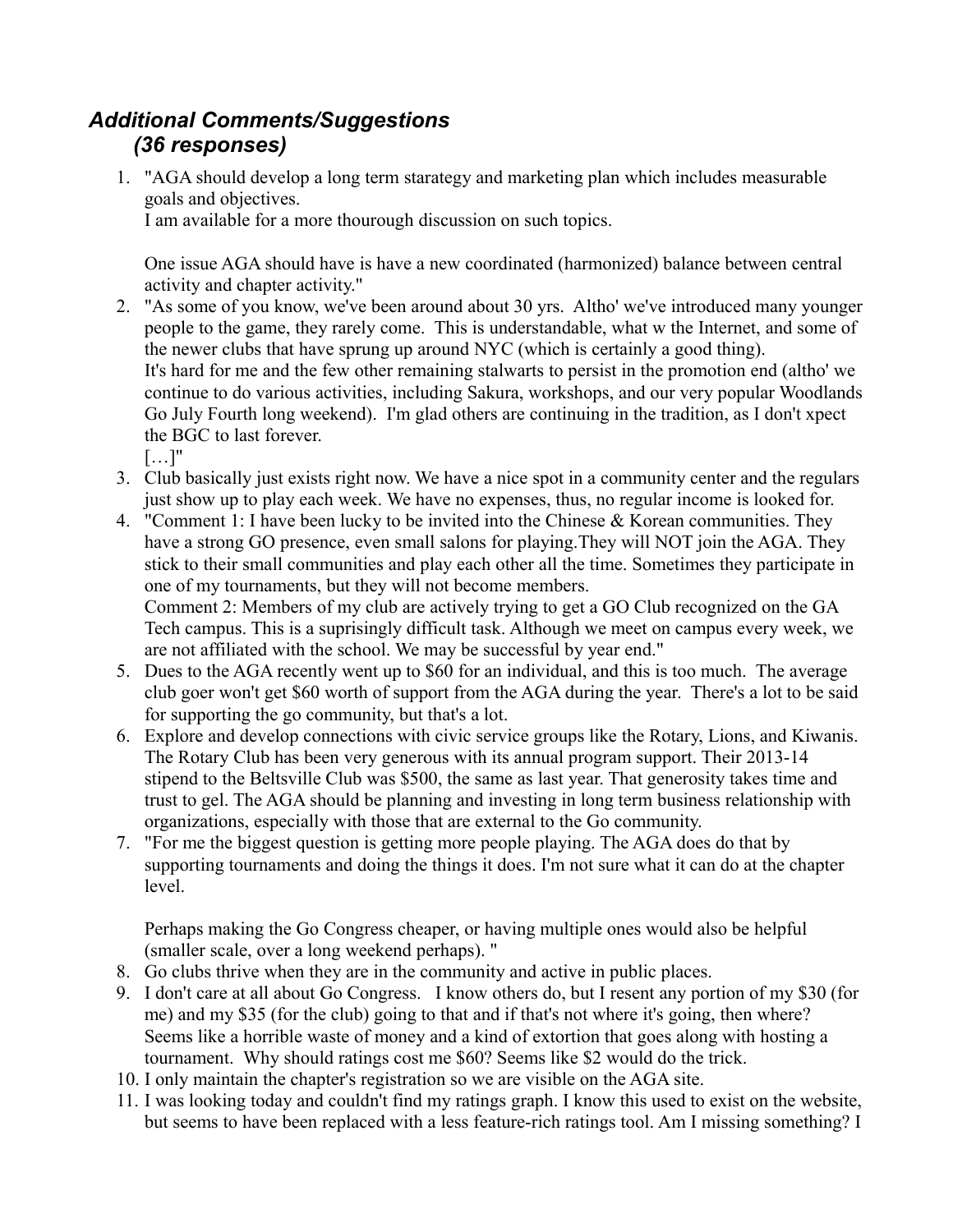really liked being able to view my ratings graph.

12. "I wish I had a number of suggestions and a few years ago I might have, but at this point the overall interest in Go on a club level has basically disappeared. Fargo strangely has a decent number of people that know about Go or came through the club for periods of time. But, various core members have moved on to other hobbies or have been too busy to continue to attend any type of weekly meeting. Additionally, there was a very interesting strength spread among players with a decent number in the 25 - 17 kyu range, 2-3 in the 8 - 1 kyu range, and then a fair amount of Dan level players that would attend randomly. The problem that created was it could be difficult for players to find a good match, even with a handicap or players simply got tired of playing the same people.

While our attendance would always vary, it was more heavily impacted by my getting a new job where I had extensive travel, which didn't allow me to attend or host. A club member acted as my second and host meetings for a while, but that became more of a job that fun for him and we had to scale back meetings.

Soon, due to a lack of turnout and declining interest, we simply stopped meeting. I have made some efforts over the past year to start up at least once a month meetings, but the response has been very weak. At this point I just do not know if I have time to dedicate to rebuilding a full club a second time around.

I can say meetup.com has been easily the most successful way of informing the public of the club. I have had at least 4x the amount of people pass through meetings or become regulars directly do to meetup than from any other source.

I wish I had better news about the Fargo Go culture, maybe again in the future."

13. "In New Jersey only Princeton Go Club conduct a large tournament once a year. No other club arrange a tournament or regular meeting. I can not find any place to meet AGA members to play Go.

Wisonet Go Club can not find any AGA members to be a partner to arrange regular meeting or tournament. Nobody is interested in this. […] Very few real American students and adults want to learn play Go even I offer free lessons in library. A lot of people told me that Go is too complicated to learn. Some players told me that he/she can not sleep 3 days if play Go. I can not find cheap rent to arrange regular meeting in central New Jersey. […]

It is very difficulty to promote Go in New Jersey."

- 14. it seems there is just too few people in the area to maintain a club we are just an ad hoc group at this point
- 15. It will be an AGA chapter again as soon as I get the renewal done.
- 16. "It would be great for AGA to negotiate discounted prices on vendor Go products that could be used for tournament prizes."
- 17. It would help if there were some paper journals to show new players.
- 18. Like the Rockville Go & Chess Group and the Beltsville Strategy Games Clubs, this club supports the general gaming community mostly, but we have the equipment and knowledge to teach beginners with zero background in Go. We just need them to hear about us.

19. "Our best recruitment results have come from presentations made at comic/game conventions. These annually get a few beginners, but there is then that wide gap between the 20-kyus and the low-teen/single digit kyus of the older members. We bring them along as fast as we can. :-)"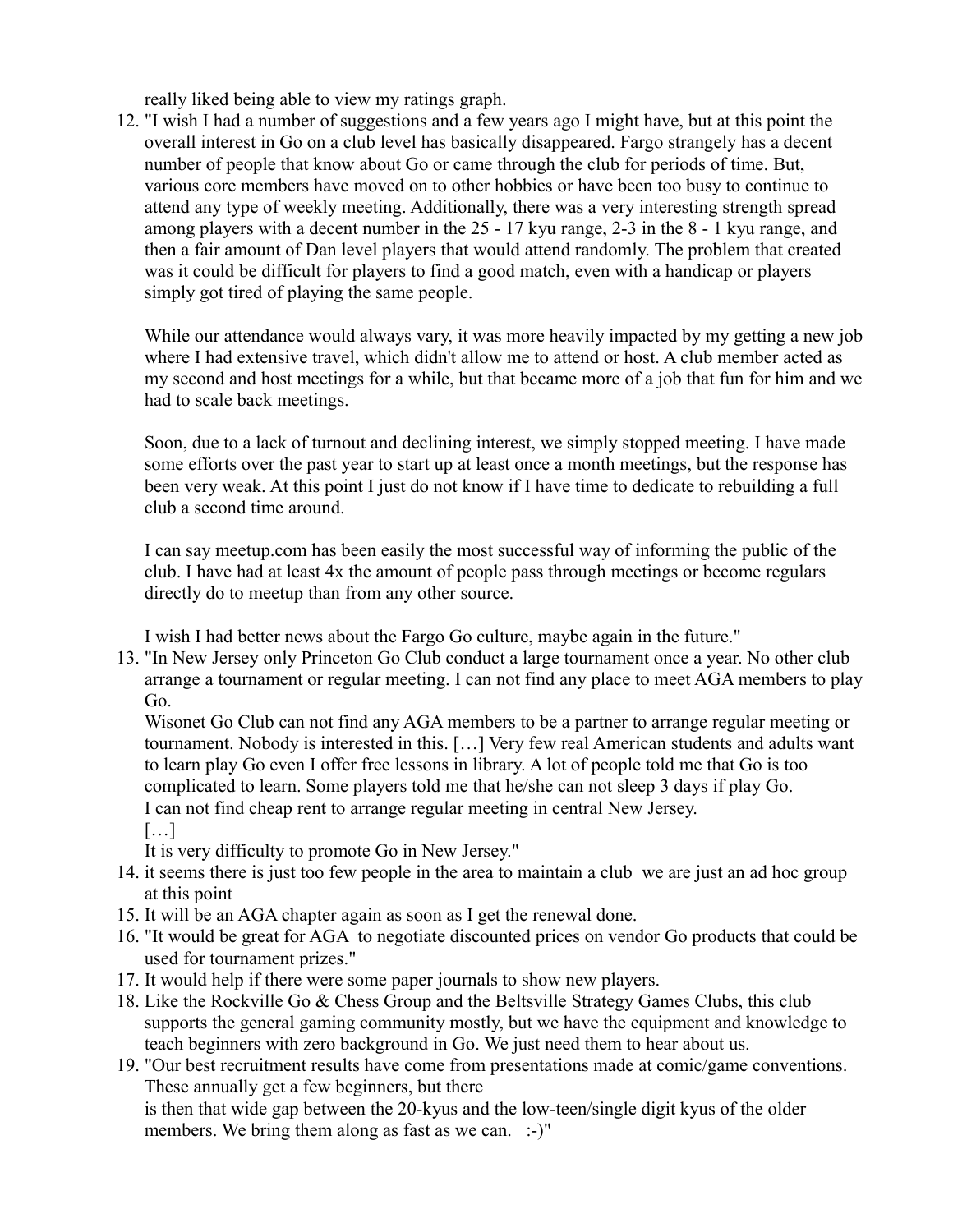20. "Our problem as a club is that most of us are little more than email addresses on the mailing list. Then there is a soft core of maybe 12 people who ""just want to play"", but are reluctant to do anything beyond that, like helping out at an event. We only have maybe 3 or 4 people who are engaged enough to occasionally do club-related work.

We can't actively bring Go into the schools because almost all of us work. I'm beginning to wonder whether we should not try to recruit retired people - if some of them caught the Go bug, at least they would have time during the day to spread the word."

- 21. People want to know why they should join the AGA. Usually the only reason they do is because they want to play in an AGA rated tournament. Clubs have their own inter-club tournaments so we need more AGA rated tournaments to make people feel they are getting something for their membership. I heard a comment from someone from another club who said, "Why should I pay to the AGA just so their officers can fly around for free." I see the value of the AGA but we have to find a way to make a more positive impression of the AGA.
- 22. Rather than exclusively covering the world of competitive professional go tournaments (which I would guess that a great number American go players don't follow or even know anything about) on your web site and in your news letter maybe you could have a club spotlight section where you interview different go clubs around the country. Maybe even include a picture of the club if the club was willing to submit one to go along with the story.
- 23. "Since we don't hold any tournaments or ranked games we haven't seen a real need for AGA club membership. IMO, the AGA ranking is the main practical appeal of AGA membership (outside of general support of the game) and I currently don't any other real reason for individuals or clubs to join (from a selfish perspective).

Can you provide any other reasons I or my club should rejoin the AGA outside of general support?

 $[\ldots]$ "

- 24. talk with American Collegiate Go Association
- 25. Thanks for all of your hard work!
- 26. The AGA made my club possible 10-15 years ago. As long as I have a working memory, I will be grateful for this. While I don't require dues or membership fees from my club members, I always request that they gain and maintain AGA membership instead.
- 27. The AGF does a lot more for our chapter than the AGA does, but we are a youth program. Adult programs aren't eligible for many of the benefits we get.
- 28. The information shown on the AGA website for clubs should indicate the date of the last update or the date of the last confirmation. I try to use it when I travel to other cities but often the information is obsolete. Remind the clubs on an 'annual' basis to update or confirm the contact information. This action will remind the clubs that people are using the AGA site to locate their clubs.
- 29. The Rockville Go & Chess Group emphasis is on expanding Go cultural awareness in the general public domain. This is a first tier effort and we do not engage in much more than this because we do not have the critical mass of Go player volunteers to support it. The member support behind our other games allows us to survive and thrive. By surviving, we have been able to promote Go since 2001. Promotion includes networking with other non-Go Game Clubs, and potential new go players are routinely referred to us by those hosts and their web sites. This is something for local organizers to consider as a tool for long term stability.
- 30. This club will presumably start up again in the Fall semester. There is a president and vicepresident at the moment, but the health and growth of the club is totally up in the air until the semester starts. Hopefully it will continue to be successful.
- 31. "Two most urgent jobs for AGA are to encourage existing Go players to engage more in go